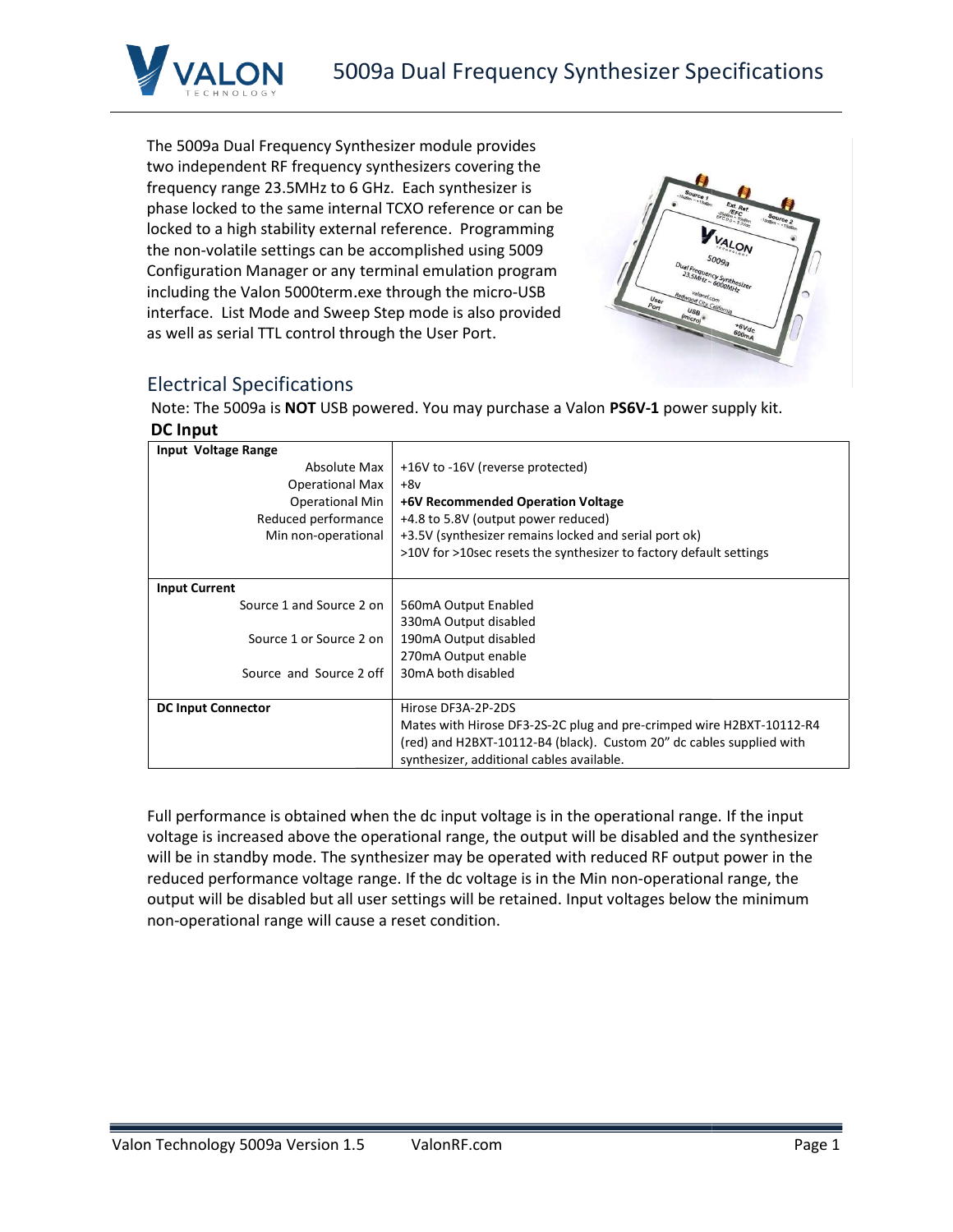

# 5009a Dual Frequency Synthesizer Specifications

RF Synthesizer Specifications (Unless otherwise noted, all specifications apply equally to both synthesizers.)

| <b>RF Synthesizer Specifications</b> (Unless otherwise noted, all specifications apply equally to both synthesizers.) |                                                                                                                       |                      |                  |                                                                                   |             |        |  |                       |        |
|-----------------------------------------------------------------------------------------------------------------------|-----------------------------------------------------------------------------------------------------------------------|----------------------|------------------|-----------------------------------------------------------------------------------|-------------|--------|--|-----------------------|--------|
| <b>Frequency Range</b>                                                                                                |                                                                                                                       |                      |                  |                                                                                   |             |        |  |                       |        |
| Max                                                                                                                   | 6000MHz                                                                                                               |                      |                  |                                                                                   |             |        |  |                       |        |
| Min                                                                                                                   | 23.5MHz                                                                                                               |                      |                  |                                                                                   |             |        |  |                       |        |
| <b>Frequency Increment (Fractional-</b>                                                                               |                                                                                                                       | 20MHz reference      |                  |                                                                                   |             |        |  | 20MHz reference       |        |
| N Mode)                                                                                                               |                                                                                                                       |                      |                  |                                                                                   |             |        |  |                       |        |
| Frequency Range (MHz)                                                                                                 |                                                                                                                       | Reference Doubler ON |                  |                                                                                   |             |        |  | Reference Doubler OFF |        |
| 3000~6000                                                                                                             |                                                                                                                       |                      | 10 kHz           |                                                                                   |             |        |  | 5 kHz                 |        |
| 1500~3000                                                                                                             |                                                                                                                       |                      | 5 kHz            |                                                                                   |             |        |  | 2.5 kHz               |        |
| 750~1500                                                                                                              |                                                                                                                       |                      | 2.5 kHz          |                                                                                   |             |        |  | 1.25 kHz              |        |
| 375~750                                                                                                               |                                                                                                                       |                      | 1.25 kHz         |                                                                                   |             |        |  | 1 kHz                 |        |
| 187.5~375                                                                                                             |                                                                                                                       |                      | 1 kHz            |                                                                                   |             |        |  | 500 Hz                |        |
| 93.75~187.5<br>46.875~93.75                                                                                           |                                                                                                                       |                      | 500 Hz<br>250 Hz |                                                                                   |             |        |  | 250 Hz<br>100 Hz      |        |
| 23.4375~46.875                                                                                                        |                                                                                                                       |                      | 100 Hz           |                                                                                   |             |        |  | 50 Hz                 |        |
|                                                                                                                       |                                                                                                                       | (minimum step size)  |                  |                                                                                   |             |        |  | (minimum step size)   |        |
| <b>Frequency Lock Time</b>                                                                                            | $<$ 100 $u$ S                                                                                                         |                      |                  |                                                                                   |             |        |  |                       |        |
|                                                                                                                       |                                                                                                                       |                      |                  | Lock time is from the time the frequency command is sent, or a frequency step in  |             |        |  |                       |        |
|                                                                                                                       |                                                                                                                       |                      |                  | sweep mode, or input from User Port in List mode to a stable Lock Detector output |             |        |  |                       |        |
| <b>Frequency Increment (Integer-N</b>                                                                                 |                                                                                                                       | 20MHz reference      |                  |                                                                                   |             |        |  | 20MHz reference       |        |
| Mode)                                                                                                                 |                                                                                                                       |                      |                  |                                                                                   |             |        |  |                       |        |
| Frequency Range (MHz)                                                                                                 |                                                                                                                       | Reference Doubler ON |                  |                                                                                   |             |        |  | Reference Doubler OFF |        |
| 3000~6000                                                                                                             | 40 MHz<br>20 MHz                                                                                                      |                      |                  |                                                                                   |             |        |  |                       |        |
| 1500~3000<br>750~1500                                                                                                 | 20 MHz<br>10 MHz                                                                                                      |                      |                  |                                                                                   |             |        |  |                       |        |
| 375~750                                                                                                               | 10 MHz<br>5 MHz<br>5 MHz<br>2.5 MHz                                                                                   |                      |                  |                                                                                   |             |        |  |                       |        |
| 187.5~375                                                                                                             | 2.5 MHz<br>1.25 MHz                                                                                                   |                      |                  |                                                                                   |             |        |  |                       |        |
| 93.75~187.5                                                                                                           | 625 kHz<br>1.25 MHz                                                                                                   |                      |                  |                                                                                   |             |        |  |                       |        |
| 46.875~93.75                                                                                                          | 625 kHz                                                                                                               |                      |                  |                                                                                   | 312.5 kHz   |        |  |                       |        |
| 23.4375~46.875                                                                                                        | 312.5 kHz                                                                                                             |                      |                  |                                                                                   | 156.25kHz   |        |  |                       |        |
|                                                                                                                       |                                                                                                                       |                      |                  |                                                                                   |             |        |  |                       |        |
| Sweep rate                                                                                                            | 0.1ms to 1sec in 0.1ms steps                                                                                          |                      |                  |                                                                                   |             |        |  |                       |        |
| <b>Phase Noise</b>                                                                                                    | Typical phase noise as measured with Berkeley Nucleonics 7300 Signal Source                                           |                      |                  |                                                                                   |             |        |  |                       |        |
|                                                                                                                       | Analyzer<br>100Hz<br>1kHz<br>10Hz                                                                                     |                      |                  | 10kHz                                                                             | 100kHz      | 1MHz   |  | 10MHz                 |        |
|                                                                                                                       |                                                                                                                       |                      |                  |                                                                                   |             |        |  |                       |        |
| 6GHz                                                                                                                  | $-54$                                                                                                                 | -59                  | -85              | $-90$                                                                             | -94         | $-126$ |  | $-147$                | dBc/Hz |
| 5GHz                                                                                                                  | $-57$                                                                                                                 | $-61$                | $-86$            | $-93$                                                                             | $-94$       | $-127$ |  | $-149$                | dBc/Hz |
| 4GHz                                                                                                                  | $-76$                                                                                                                 | $-82$                | -89              | -98                                                                               | $-95$       | $-129$ |  | $-150$                | dBc/Hz |
| 3GHz                                                                                                                  | -60                                                                                                                   | $-65$                | $-93$            | $-101$                                                                            | $-100$      | $-134$ |  | $-150$                | dBc/Hz |
| 2GHz                                                                                                                  | -64                                                                                                                   | -69                  | -96              | $-104$                                                                            | $-100$      | $-130$ |  | $-152$                | dBc/Hz |
| 1GHz                                                                                                                  | -70                                                                                                                   | -99                  | -99              | $-107$                                                                            | $-106$      | $-140$ |  | $-152$                | dBc/Hz |
| 500MHz                                                                                                                | $-76$                                                                                                                 | $-81$                | $-105$           | $-113$                                                                            | $-112$      | $-124$ |  | $-152$                | dBc/Hz |
| 200MHz                                                                                                                | $-83$                                                                                                                 | $-89$                | $-113$           | $-121$                                                                            | $-124$      | $-152$ |  | $-155$                | dBc/Hz |
| 40MHz                                                                                                                 | -90                                                                                                                   | $-104$               | $-126$           | $-132$                                                                            | $-135$      | $-156$ |  | $-157$                | dBc/Hz |
| <b>Harmonics</b>                                                                                                      | The 5009a output waveform is a clipped sine wave. Harmonics are typically<br>12dBc. Odd harmonics are most prominent. |                      |                  |                                                                                   |             |        |  |                       |        |
| <b>Spurious</b>                                                                                                       |                                                                                                                       |                      |                  | Non-Harmonic <- 60dBc except boundary spurs                                       |             |        |  |                       |        |
| <b>Output Return loss</b>                                                                                             |                                                                                                                       | Min.(dB)             |                  |                                                                                   | Typical(dB) |        |  |                       |        |
| 25~100MHz                                                                                                             |                                                                                                                       | >5                   |                  |                                                                                   | 8dB         |        |  |                       |        |
| 100 ~ 1000MHz                                                                                                         | >9                                                                                                                    |                      |                  | 15                                                                                |             |        |  |                       |        |
|                                                                                                                       |                                                                                                                       |                      |                  |                                                                                   |             |        |  |                       |        |
| 1000 ~ 2000MHz<br>$2000 \approx 4000$ MHz                                                                             |                                                                                                                       | >8<br>>6             |                  |                                                                                   | 10<br>8     |        |  |                       |        |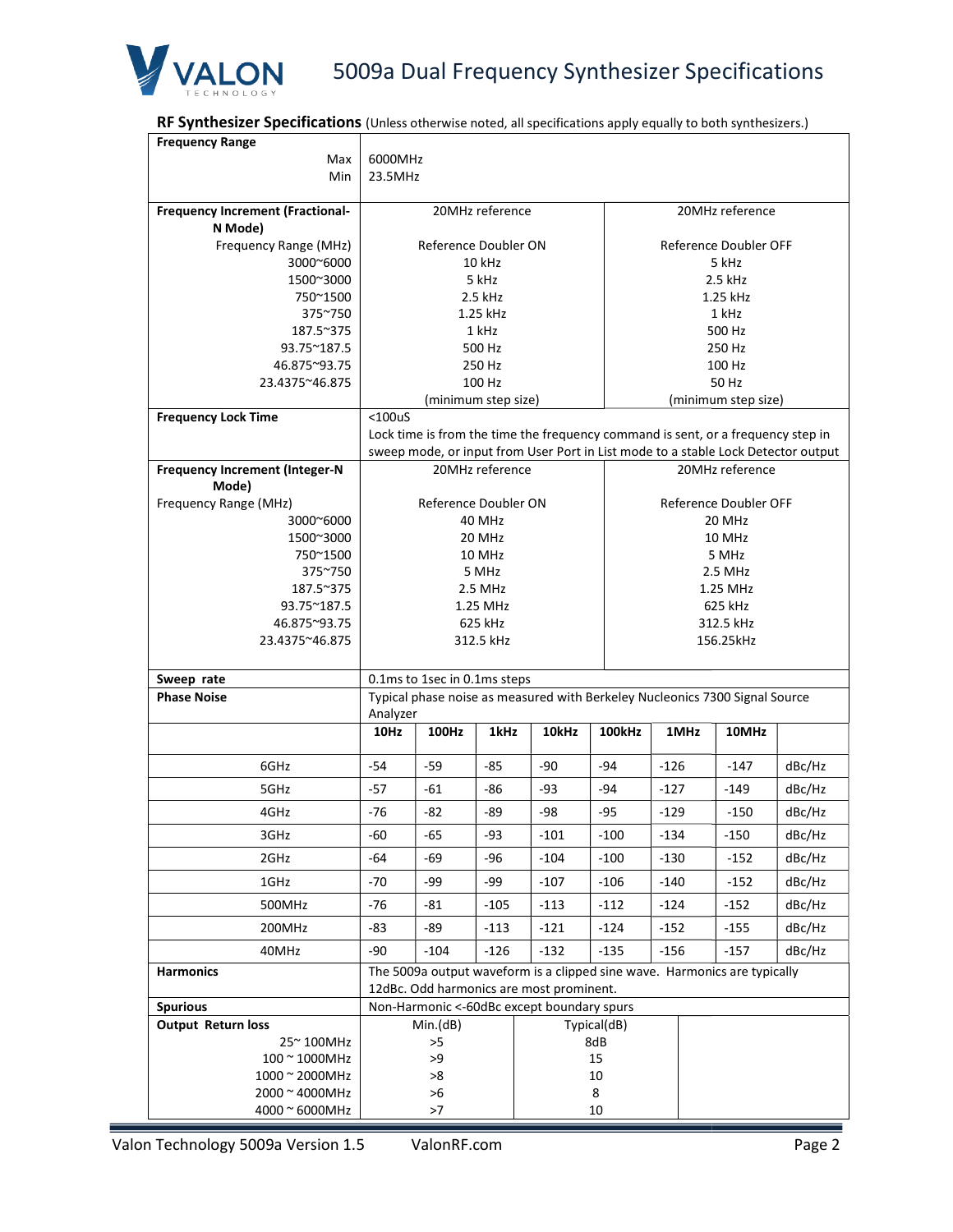

RF Connectors

SMA Female

Unless otherwise noted, all specifications apply equally to both synthesizers.

| <b>AM Modulation</b> | 0.5dB to 31.5dB            |
|----------------------|----------------------------|
| <b>AM Frequency</b>  |                            |
| Range                | 0.5Hz to 10kHz             |
| Accuracy             | ±0.5Hz                     |
| <b>AM Waveform</b>   | 50% duty cycle square wave |

| <b>Maximum Output Amplitude</b> |                                   |         |                                           |          |
|---------------------------------|-----------------------------------|---------|-------------------------------------------|----------|
| $(PLEV=4, ATT=0)$               | Freq. Range                       | Min dBm | Typ. dBm                                  | Max. dBm |
| (MHz)                           |                                   |         |                                           |          |
|                                 | $25^{\sim}100$                    | >14     | 17                                        | <17.5    |
|                                 | 100~3000                          | >15     | 16                                        | <17      |
|                                 | $3000^{\circ}6000$                | >13     | 15                                        | $<$ 16   |
|                                 | See power plots below             |         |                                           |          |
| <b>Attenuator</b>               |                                   |         |                                           |          |
|                                 | <b>Relative Attenuation Range</b> |         | 0dB to 31.5dB                             |          |
|                                 | <b>Attenuation Step Size</b>      |         | 0.5dB                                     |          |
| <b>RF output On/OFF</b>         |                                   |         | When off power is reduced by $\sim 30$ dB |          |

#### Typical RF Output Power Plots



#### Reference Frequency

| <b>Internal Reference</b>                |                                                              |
|------------------------------------------|--------------------------------------------------------------|
| Frequency                                | 20.000MHz                                                    |
| Initial Accuracy                         | $± 2$ ppm (23 $°C$ )                                         |
| Temperature Stability                    | $\pm 0.5$ ppm -20 $\degree$ C to +70 $\degree$ C (case temp) |
| Reference Trim Range                     | $± 10$ ppm                                                   |
| <b>Reference Trim Resolution</b>         | 10-bit (8-bit before 2016)                                   |
| <b>Internal Phase Frequency Detector</b> | Max 140MHz, 125MHz Fractional mode                           |
| (PFD)                                    | Min 1 MHz                                                    |
| <b>External Reference</b>                | $50\Omega$ nominal impedance                                 |
| <b>Frequency Range</b>                   | 10MHz to 210MHz                                              |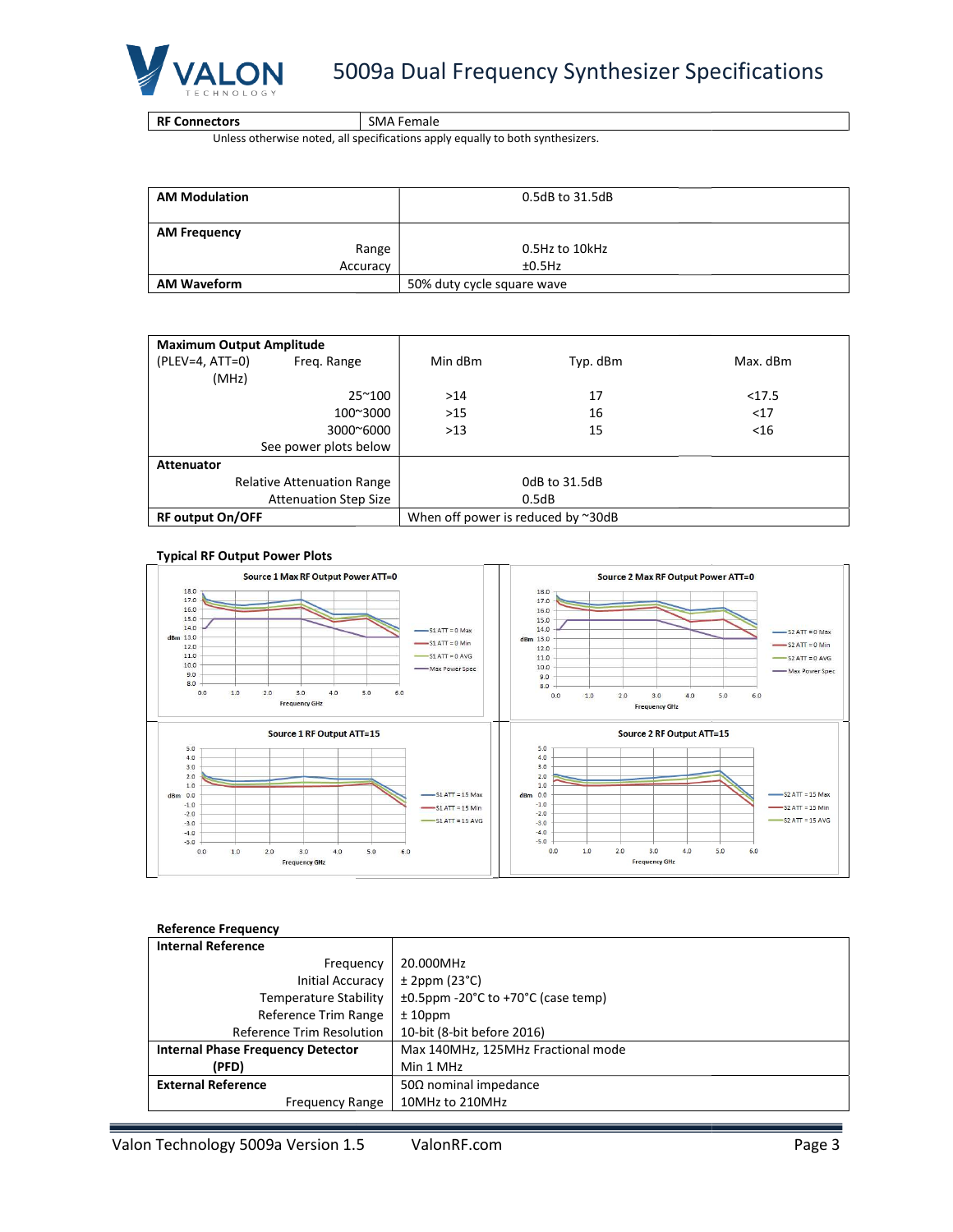

**VALON** 5009a Dual Frequency Synthesizer Specifications

|                                       |                                                                                                | (max PFD 140MHz integer mode, 125MHz fractional mode)                   |  |  |  |
|---------------------------------------|------------------------------------------------------------------------------------------------|-------------------------------------------------------------------------|--|--|--|
| Input power range                     |                                                                                                | $-10$ dBm min.                                                          |  |  |  |
|                                       |                                                                                                | +13dBm max.                                                             |  |  |  |
|                                       |                                                                                                | (note, external reference as low as -50dBm with reduced phase noise     |  |  |  |
|                                       |                                                                                                | performance)                                                            |  |  |  |
|                                       |                                                                                                |                                                                         |  |  |  |
| <b>External Reference Connector</b>   |                                                                                                | SMA Female 50Ω nominal impedance                                        |  |  |  |
|                                       |                                                                                                | Note: Ext input is ac coupled to synthesizer but dc coupled to internal |  |  |  |
|                                       |                                                                                                | VCTCXO control circuit. External reference should be disconnected       |  |  |  |
|                                       |                                                                                                | when using internal reference.                                          |  |  |  |
| <b>External Reference Return Loss</b> |                                                                                                | 10dB typical 50 $\Omega$ nominal impedance                              |  |  |  |
|                                       | 10MHz                                                                                          | >24dB                                                                   |  |  |  |
|                                       | 20MHz                                                                                          | >20dB                                                                   |  |  |  |
| 50MHz                                 |                                                                                                | >14dB                                                                   |  |  |  |
| 100MHz                                |                                                                                                | >6dB                                                                    |  |  |  |
| 200MHz                                |                                                                                                | >5dB                                                                    |  |  |  |
| <b>EFC</b>                            |                                                                                                | Pulling range >±10ppm                                                   |  |  |  |
| Electronic frequency Control at       |                                                                                                | Voltage ±3V                                                             |  |  |  |
| external reference input              |                                                                                                | Input resistance $20k\Omega$                                            |  |  |  |
|                                       |                                                                                                | Frequency response OHz~>5kHz                                            |  |  |  |
|                                       |                                                                                                |                                                                         |  |  |  |
|                                       |                                                                                                |                                                                         |  |  |  |
| Interface                             |                                                                                                |                                                                         |  |  |  |
| <b>USB</b>                            | <b>Micro-B socket</b>                                                                          |                                                                         |  |  |  |
|                                       | FTDI virtual com port                                                                          |                                                                         |  |  |  |
|                                       | 9600, 8, N,1, N default - Automatically shift to 115200 with GUI                               |                                                                         |  |  |  |
|                                       | See FTDI for drivers for your computer. Note: The Configuration Manager GUI will automatically |                                                                         |  |  |  |

#### Interface

| <b>USB</b>               | Micro-B socket                                                                                 |
|--------------------------|------------------------------------------------------------------------------------------------|
|                          | FTDI virtual com port                                                                          |
|                          | 9600, 8, N,1, N default-Automatically shift to 115200 with GUI                                 |
|                          | See FTDI for drivers for your computer. Note: The Configuration Manager GUI will automatically |
|                          | configure the USB port and switch to 115200 baud rate.                                         |
| <b>USER PORT</b>         | 3.3V TTL TXD & RXD                                                                             |
|                          | (see section 5)                                                                                |
|                          | 115200,8,N,1,N default                                                                         |
|                          | Hirose DF11-8DP-2DS                                                                            |
|                          | Mates with Hirose DF11-8DS-2C plug and pre-crimped                                             |
|                          | wireH3BXT-10112-** (DigiKey)                                                                   |
|                          | <b>LSW-1</b> LIST Mode switch and cable accessory is also available.                           |
|                          | External Trigger Input: 3.3V TTL Hi-Z input                                                    |
| Selectable Baud<br>Rates | Either port: 9600, 19200, 38400, 57600, 115200, 230400, 460800, 921600                         |

#### Environmental

| Operational full specifications: $\vert$ -20 $\degree$ C $\degree$ +70 $\degree$ C (case temperature) |
|-------------------------------------------------------------------------------------------------------|
| No damage functional: $\vert$ -40°C $\sim$ +85°C (case temperature)                                   |
| Humidity:   5%~95% minimal condensation allowed                                                       |
| IP rating: 50 No water protection.                                                                    |